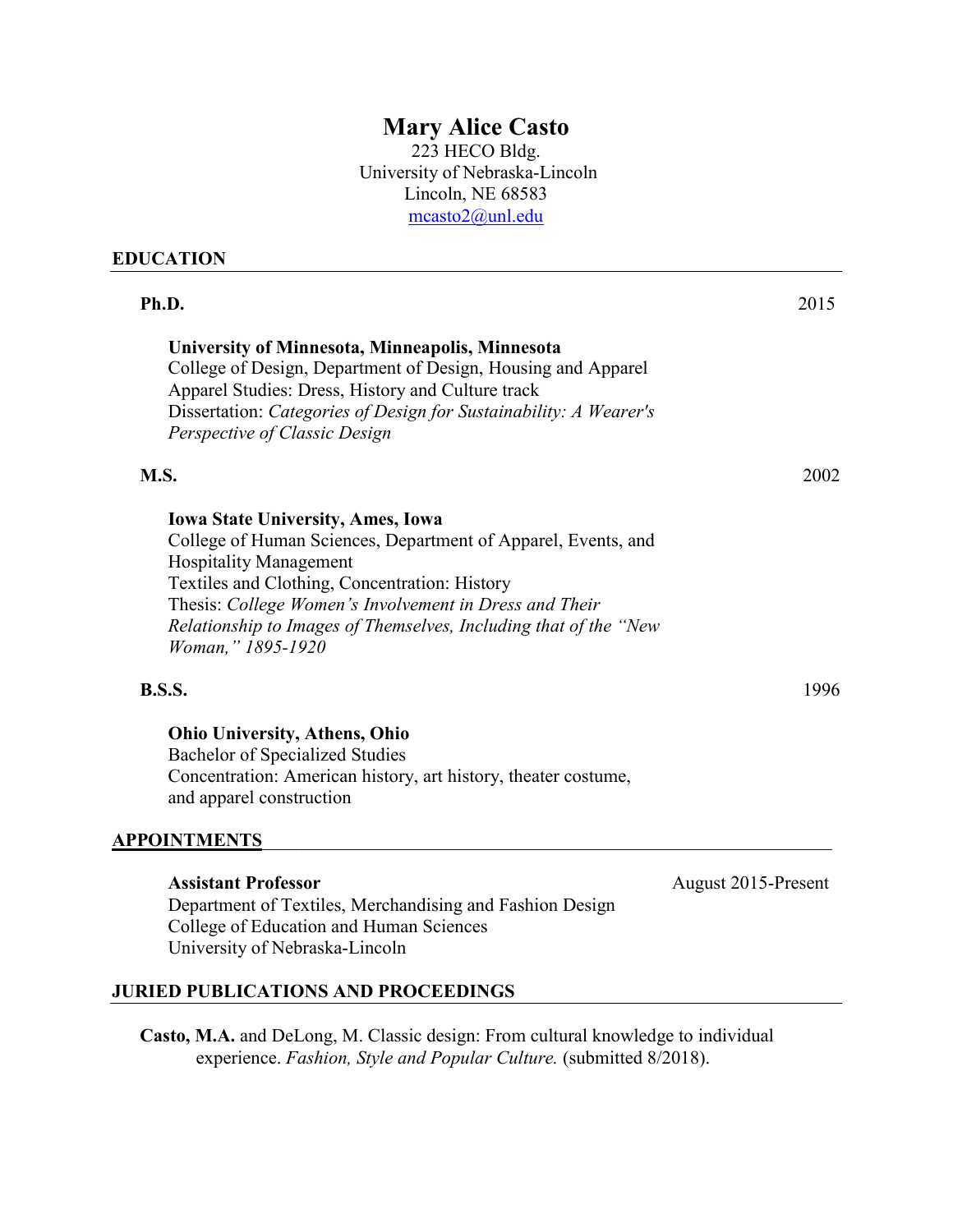- **Casto, M.A.** and DeLong, M. Exploring aesthetic response to classic as a means to slow fashion. *Fashion Practice.* (in press, due to be published online 2/2019*).*
- **Casto, M.A.** and Delong, M. (2018). Classic design: From cultural knowledge to individual experience. *International Textile and Apparel Association Proceedings*. Cleveland, OH November 2018, (online).
- DeLong, M., Min, S., **Casto, M.A.,** and Lee, Y. (2017). Sustainable clothing from the older female user's perspective. *Clothing Cultures: Special Issue: Ageing and Dress.* 4(3), 219-234*.*
- DeLong, M., **Casto, M.A.**, Min, S., and Goncu-Berk, G. (2016). Exploring an up-cycling design process for apparel design education. *Fashion Practice. 9*(1), 1-21*.*
- DeLong, M., **Casto, M.A.,** Min, S., and Lee, Y. (2016). Education for apparel sustainability from perspectives of design students from differing cultural contexts. *International Journal of Fashion Design, Technology and Education. 9*(3), 248-260*.*
- **Casto, M.A.** and Delong, M. (2016). Exploring Sustainability and Classic Design through Students' Aesthetic Responses. *International Textile and Apparel Association Proceedings*. Vancouver, BC, Canada, November 2016, (online).
- DeLong, M., **Casto, M.A.,** Lee, Y.K., and Min, S. (2015). Sustainable Clothing from the User's Perspective*. International Textile and Apparel Association Proceedings*. Santa Fe, NM, November 2015, (online).
- Delong, M., **Casto, M.A.,** McKinney, M., Min, S., Ramiswamy, H., and Thoreson, N. (2014). Curating Cinderella: A Holiday Extravaganza at Marshall Field's. *Fashion, Style and Popular Culture, 2*(1), 45-63.
- **Casto, M.A.** and DeLong, M. (2014). The Etiquette of Dress: A Comparison of 1960 and 2010. *International Textile and Apparel Association Conference Proceedings*. Charlotte, NC, November, 2014, (online).
- DeLong, M., **Casto, M.A.**, and McKinney, M. (2013). Lessons Learned from Youth about Sustainable Best Practices. International Conference on Education, Research and Innovation. *ICER Proceedings.* Seville, Spain, 647-656*.*

#### **GRANTS**

- **Casto, M.A.** and Morales, A. (2018). *Adolescent Latina Immigrants Use of Style-Fashion-Dress to Negotiate the Acculturation Process: An Interpretive Study of Subject Formation in Process*. Research Council In-Aid Grant. \$10,000. Funded.
- **Casto, M.A**. and Jensen, K. (2017). *Historic Hat Collection Care Grant*. College and University Collection Care Grant, Costume Society of America. \$1500. Funded.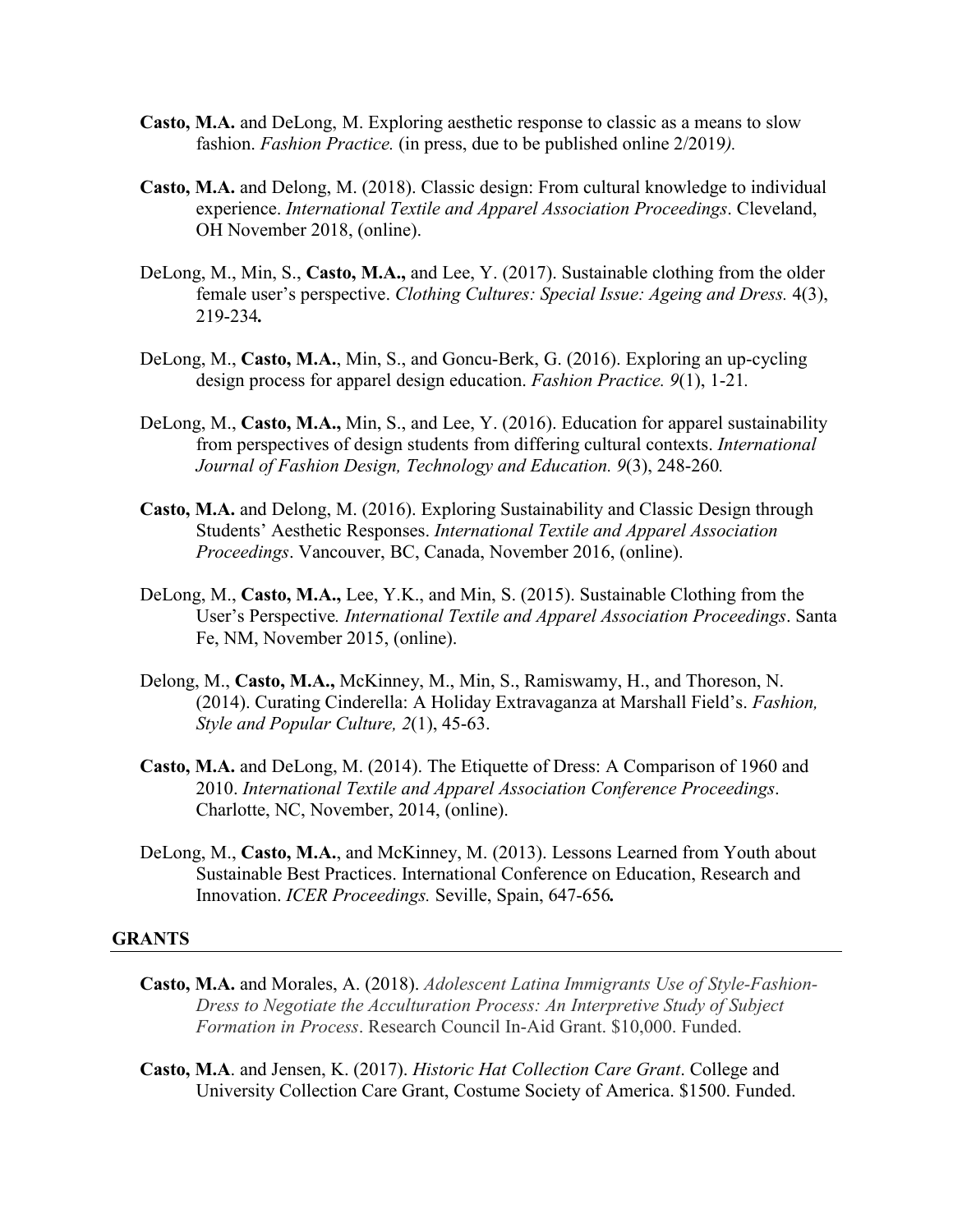- **Casto, M**.**A.,** Nicholas, C., Starkey, S. and Jacobs, M. (2017). *Visiting Scholar: Annette Lynch, PhD.* Research Council Special Opportunity Fund, University of Nebraska-Lincoln. \$933. Funded.
- Nicholas, C., Starkey, S., **Casto, M.A.**, and Jacobs, M. (2017). *Colloquia on Gender, Fashion and the Media.* Nebraska Humanities Grant. \$978. Funded.

### **EXHIBITIONS**

- **Casto, M. A., curator.** (2017). "Alexander Girard and Textile Design at Mid-Century." Robert Hillestad Gallery, Lincoln, NE, May 22-September 1.
- **Casto, M.A., curator.** (2017). "New Acquisitions from the Textiles, Merchandising & Fashion Design's Historic Costume Collection." Robert Hillestad Gallery, Lincoln, NE. January 30-March 3.

### **PRESENTATIONS**

- "Classic Design: From Cultural Knowledge to Individual Experience." International Textile and Apparel Association. **Mary Alice Casto** and Marilyn DeLong, Cleveland, OH, November 2018.
- "The Future of Design: Slowing Fashion through User Perceptions of Classic." Fashion and the Future of Design Symposium. **Mary Alice Casto** and Marilyn DeLong, St. Paul, MN, September 2018.
- "Fashions in Living: The 'Modern' Woman's Dress and Home in *Vogue*, 1950-69." Fashion and Media Symposium. **Mary Alice Casto,** Philadelphia, PA, October 2017.
- "'For Modern Living': Style and Design in Mid-century Textiles." Invited speaker-Gallery lecture. **Mary Alice Casto,** Robert Hillestad Gallery, Lincoln, NE, June 11, 2017.
- "Exploring Sustainability and Classic Design through Students' Aesthetic Responses." International Textile and Apparel Association. **Mary Alice Casto** and Marilyn Delong, Vancouver, BC, Canada, November 2016.
- "Communicating African American Beauty: 25 Years of *Essence* Magazine." Popular Culture Association Conference. Kalari Flotree and **Mary Alice Casto**, Seattle, WA, March 2016*. This presentation was completed by Kalari as part of her graduate research assistantship under my mentorship.*
- "Sustainable Clothing from the User's Perspective." International Textile and Apparel Association. Marilyn DeLong, **Mary Alice Casto,** Yoon Kyung Lee, and Seoha Min, Santa Fe, NM, November 2015.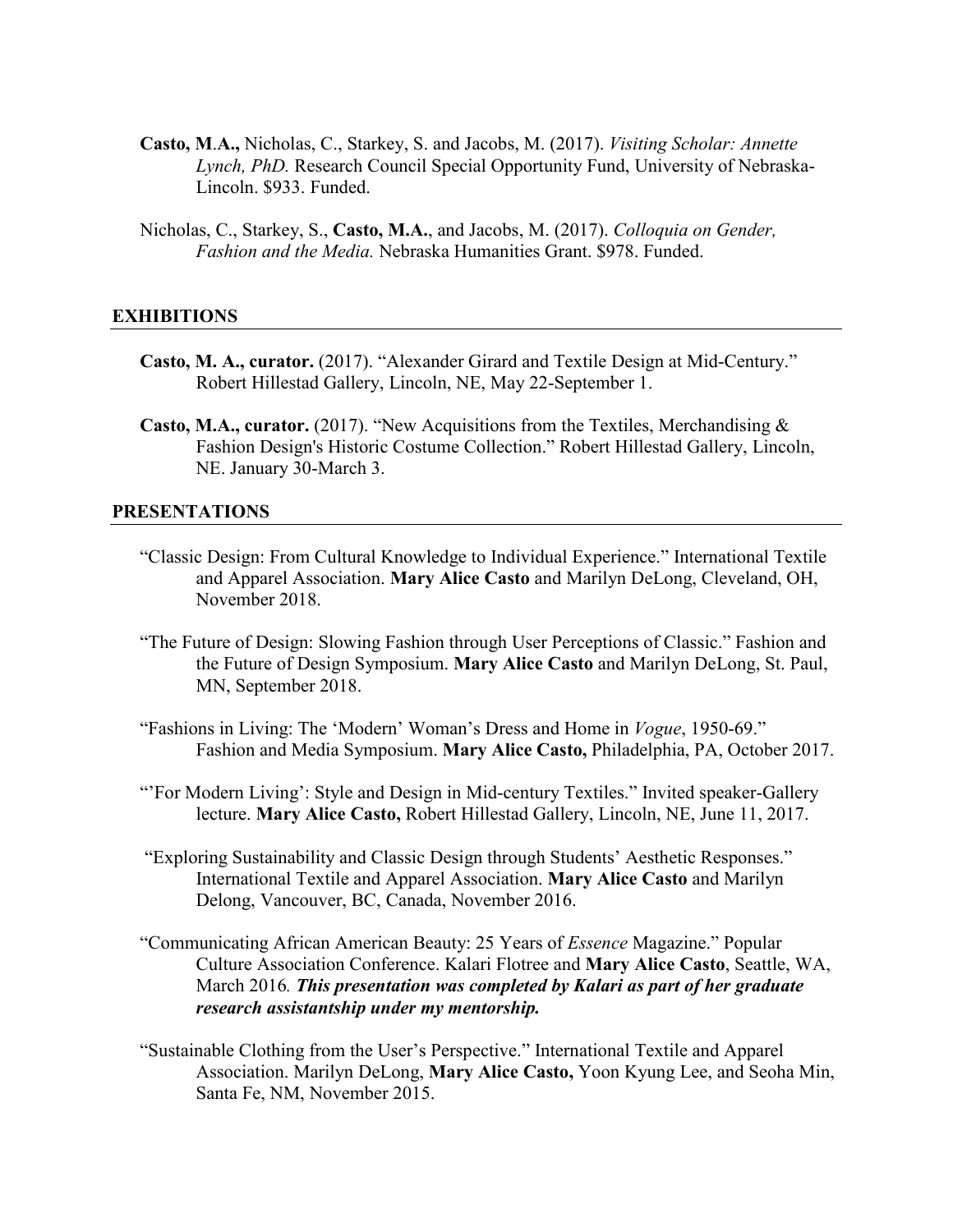- "Jill of All Trades, II." The Joanne B. Eicher Symposium II: Fashion, Sex, and Power**.**  Dooyoung Choi, **Mary Alice Casto** and Marilyn DeLong, St. Paul, MN, September 2015.
- "Gender and Dress Etiquette: A Comparison of 1950s Guidelines for Men and Women." Fashion and Gender Symposium. **Mary Alice Casto** and Marilyn DeLong, St. Paul, MN, May 2015.
- "The Etiquette of Dress: A Comparison of 1960 and 2010." International Textile and Apparel Association Conference. **Mary Alice Casto** and Marilyn R. DeLong, Charlotte, NC, November, 2014.
- "What is Classic Style?: The Character of Timeless Design." Fashion Thinking Conference. **Mary Alice Casto.** Kolding, Denmark, October, 2014.
- "Fashion Thinking, Design as Prototype, and Sustainability." Fashion Thinking Conference. Marilyn DeLong, **Mary Alice Casto**, and Barbara Heinemann. Kolding, Denmark, October, 2014.
- "The Jill of All Trades: The Busy Bathing Suit Girl." Costume Society of America Region iii/iv Conference. **Mary Alice Casto**, Dooyoung Choi, and Marilyn DeLong. Minneapolis/St.Paul, MN. September, 2014.
- "Communicating Modernity: The Changing Meaning of Black in Fashion." Fashion and Communication Symposium. Marilyn DeLong, **Mary Alice Casto,** Barbara Heinemann, and Kathryn Reiley. College of Design, Minneapolis, MN, USA, May 2014.
- "Illustrating Modernity through the 1920s Flapper." Popular Culture Association Conference. **Mary Alice Casto.** Chicago, IL, April, 2014.
- "Lessons Learned from Youth about Sustainable Best Practices." International Conference on Educational Research and Innovation. Marilyn DeLong, **Mary Alice Casto**, and Meghan McKinney. Seville, Spain, November, 2013.
- "Perspectives of Apparel Sustainability among Design Students from Different Cultural Backgrounds." International Textiles and Apparel Association Conference. Marilyn DeLong, Seoha Min, Yoonkyung Lee, and **Mary Alice Casto**. New Orleans, LA, October, 2013.
- "Attachment to Clothing and Implications for Sustainability within a Cultural Context." International Textile and Apparel Association Conference. Marilyn DeLong, Seoha Min, Yoonkyung Lee, and **Mary Alice Casto.** New Orleans, LA, October, 2013.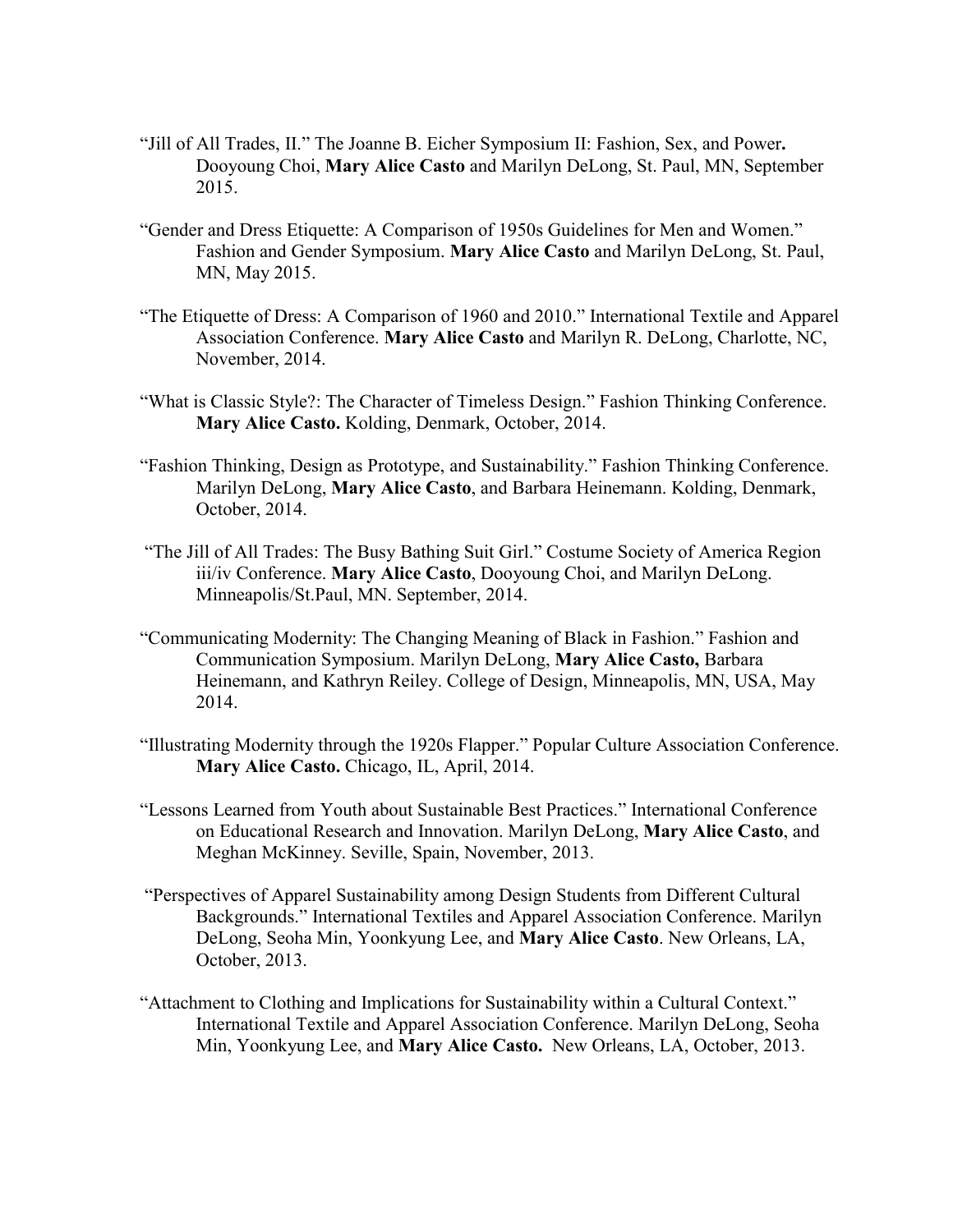"Sustainability in the Apparel Design Process." Fashion and Social Responsibility Symposium, Marilyn DeLong, Seoha Min, **Mary Alice Casto,** Gozde Goncu-Berk. College of Design, University of Minnesota, Minneapolis, MN, USA, April 2013.

## **PROFESSIONAL MEMBERSHIPS/ACTIVITIES**

| Member: International Textile and Apparel Association                                                 | 2013-Present |
|-------------------------------------------------------------------------------------------------------|--------------|
| Member: Popular Culture Association                                                                   | 2013 & 2015  |
| Member: Costume Society of America                                                                    | 2014-2017    |
| <b>TEACHING EXPERIENCE</b>                                                                            |              |
| Primary Instructor, College of Education and Human Sciences,<br><b>University of Nebraska-Lincoln</b> |              |
| Textiles, Merchandising & Fashion Design 144: Introduction to<br>Design Theory and Criticism          | 2015-Present |
| Textiles, Merchandising & Fashion Design 145: Color Studio:<br>Theory and Practice                    | 2015-Present |
| Textiles, Merchandising & Fashion Design 410/810:<br>Body, Dress, Identity                            | Spring 2018  |
| Textiles, Merchandising & Fashion Design 477/877:<br>Gender and Material Culture                      | Spring 2019  |
| Textiles, Merchandising & Fashion Design 492/892:<br>Professional Study Tour: Berlin, Germany         | Summer 2019  |
| Primary Instructor, College of Design, University of Minnesota                                        |              |
| Apparel Design 2214: Softlines Analysis                                                               | 2015         |
| Retail Merchandising 4117W: Retail Environments & Human Behavior                                      | 2013         |
| <b>Teaching Assistant, College of Design, University of Minnesota</b>                                 |              |
| Apparel Design 3217: Fashion: Trends and Communication                                                | 2013 & 2014  |